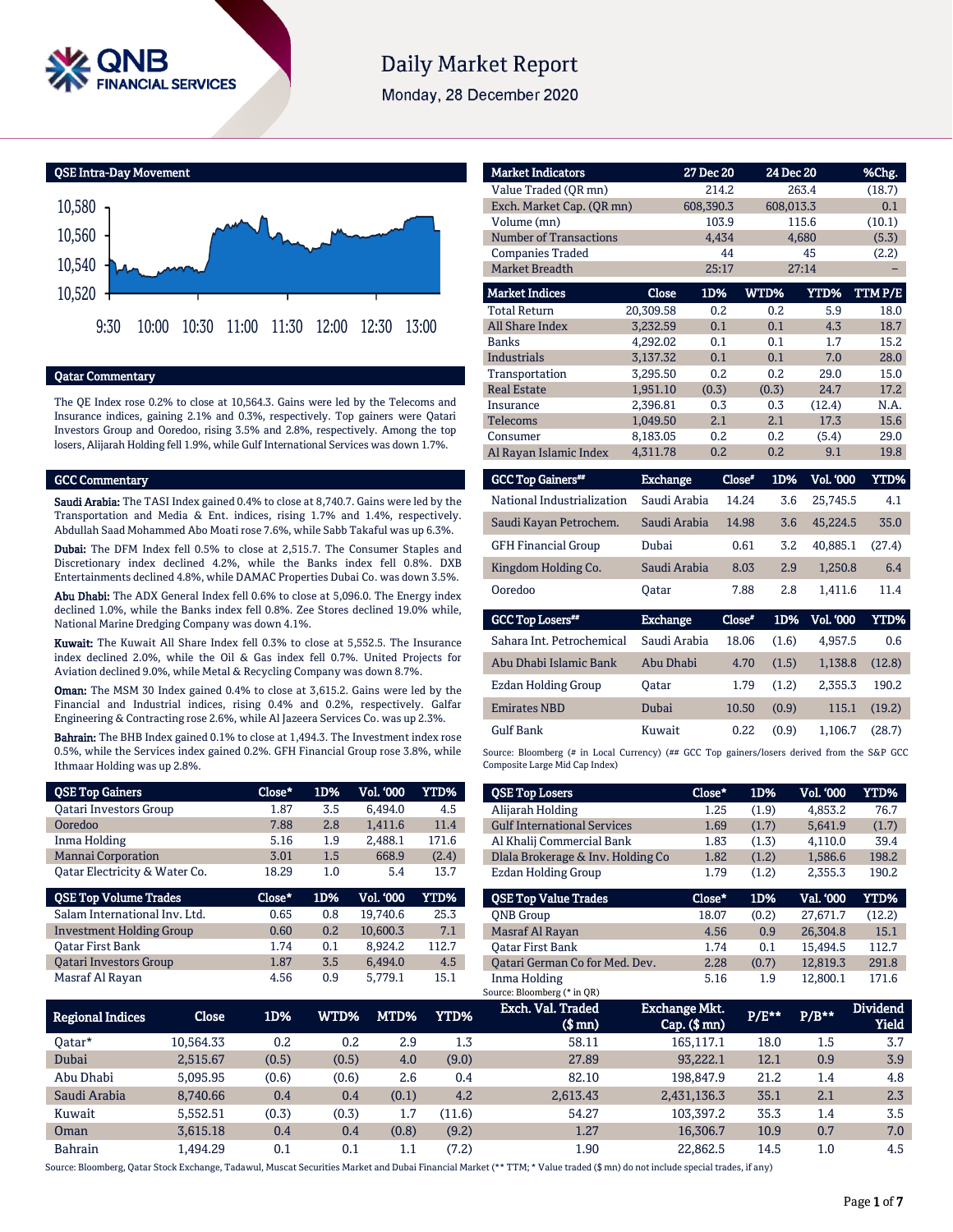## Qatar Market Commentary

- The QE Index rose 0.2% to close at 10,564.3. The Telecoms and Insurance indices led the gains. The index rose on the back of buying support from Arab and Foreigners shareholders despite selling pressure from Qatari and GCC shareholders.
- Qatari Investors Group and Ooredoo were the top gainers, rising 3.5% and 2.8%, respectively. Among the top losers, Alijarah Holding fell 1.9%, while Gulf International Services was down 1.7%.
- Volume of shares traded on Sunday fell by 10.1% to 103.9mn from 115.6mn on Thursday. Further, as compared to the 30-day moving average of 222.2mn, volume for the day was 53.2% lower. Salam International Investment Limited and Investment Holding Group were the most active stocks, contributing 19.0% and 10.2% to the total volume, respectively.

| <b>Overall Activity</b>    | Buy %* | Sell %* | Net (QR)       |
|----------------------------|--------|---------|----------------|
| Qatari Individuals         | 53.93% | 51.80%  | 4,572,654.7    |
| <b>Oatari Institutions</b> | 17.43% | 22.93%  | (11,784,513.9) |
| Oatari                     | 71.36% | 74.73%  | (7,211,859.2)  |
| <b>GCC Individuals</b>     | 0.99%  | 0.65%   | 739,221.9      |
| <b>GCC</b> Institutions    | 3.69%  | 5.45%   | (3,762,646.2)  |
| <b>GCC</b>                 | 4.68%  | 6.09%   | (3,023,424.2)  |
| Arab Individuals           | 14.19% | 14.18%  | 11,271.6       |
| <b>Arab Institutions</b>   | 0.99%  |         | 2,124,800.0    |
| Arab                       | 15.18% | 14.18%  | 2,136,071.6    |
| Foreigners Individuals     | 3.71%  | 2.82%   | 1,907,362.2    |
| Foreigners Institutions    | 5.07%  | 2.18%   | 6,191,849.6    |
| <b>Foreigners</b>          | 8.78%  | 5.00%   | 8,099,211.8    |

Source: Qatar Stock Exchange (\*as a % of traded value)

### Global Economic Data and Earnings Calendar

### Global Economic Data

| Date  | Market  | Source                            | Indicator                   | Period     | Actual                   | Consensus | Previous |  |  |  |
|-------|---------|-----------------------------------|-----------------------------|------------|--------------------------|-----------|----------|--|--|--|
| 12/27 | Germany | German Federal Statistical Office | <b>Retail Sales MoM</b>     | Nov        | -                        | $-2.00%$  | 2.60%    |  |  |  |
| 12/27 | Germany | German Federal Statistical Office | <b>Retail Sales NSA YoY</b> | <b>Nov</b> | $\overline{\phantom{0}}$ | 4.00%     | 8.20%    |  |  |  |
| 12/27 | China   | National Bureau of Statistics     | Industrial Profits YoY      | Nov        | 15.50%                   | -         | 28.20%   |  |  |  |

Source: Bloomberg (s.a. = seasonally adjusted; n.s.a. = non-seasonally adjusted; w.d.a. = working day adjusted)

#### Earnings Calendar

| <b>Tickers</b>    | : Name<br><b>Company</b> | Date of reporting 4Q2020 results | No. of days remaining | Status |
|-------------------|--------------------------|----------------------------------|-----------------------|--------|
| <b>ONBK</b>       | <b>ONB</b> Group         | $12$ -Jan-21                     | ᅩ                     | Due    |
| $\sim$<br>$- - -$ |                          |                                  |                       |        |

Source: QSE

## News

## Qatar

- QNBK to disclose its annual financial results on January 12 QNB Group (QNBK) will disclose its annual financial results on January 12, 2021 (QSE)
- Doha Bank gets \$451mn two-year loan Doha Bank (DHBK) secured a \$451mn two-year loan, data compiled by Bloomberg show. Standard Chartered Plc was the global coordinator for the transaction. It was joined by Intesa Sanpaolo SpA, Bank of India, Banque Internationale a Luxembourg SA, Commerzbank AG and State Bank of India as mandated lead arrangers. (Bloomberg)
- QIGD issues notice to shareholders With reference to Cabinet Resolution No. (39) of 2019 issuing the executive regulations for the Income Tax Law No. (24) of 2018, Qatari Investors Group (QIGD) calls upon shareholders who are subject to the tax deduction stipulated in the aforementioned executive regulation, to contact the company in order to pay the stated tax, no later than December 31, 2020. Failing to do so, the tax amount will be deducted from dividend in accordance with the provisions of the said law. (Gulf-Times.com)
- QCB: Qatar commercial banks assets total QR1.65tn in November – Assets of Qatar's commercial banks grew about 10% YoY growth this November, mainly on faster expansion in domestic assets, as the country's various sectors started functioning in full steam after the government lifted the COVID-19 restrictions. The latest report from the Qatar Central Bank (QCB) suggests that the total assets of commercial banks stood at QR1.65tn with domestic assets constituting QR1.42tn or 86% of the total, and overseas assets at QR0.23tn or 14% of the total in the review period. Total domestic assets were seen expanding 10.41% and foreign assets had a slower 4.53% YoY growth in November 2020. The YoY expansion in the domestic assets of the commercial lenders in November 2020 has been due to a robust growth trajectory especially in credit, investments in associates and subsidiaries and other nonspecified assets. The commercial banks' total credit soared 9.74% YoY to QR1.13bn with domestic credit expanding 10.48% to QR1.05bn and overseas credit by a marginal 0.33% to QR75.85bn in November. The commercial banks' total credit to public sector witnessed a more than 16% YoY growth to QR371.77bn and that to the private sector by more than 7% to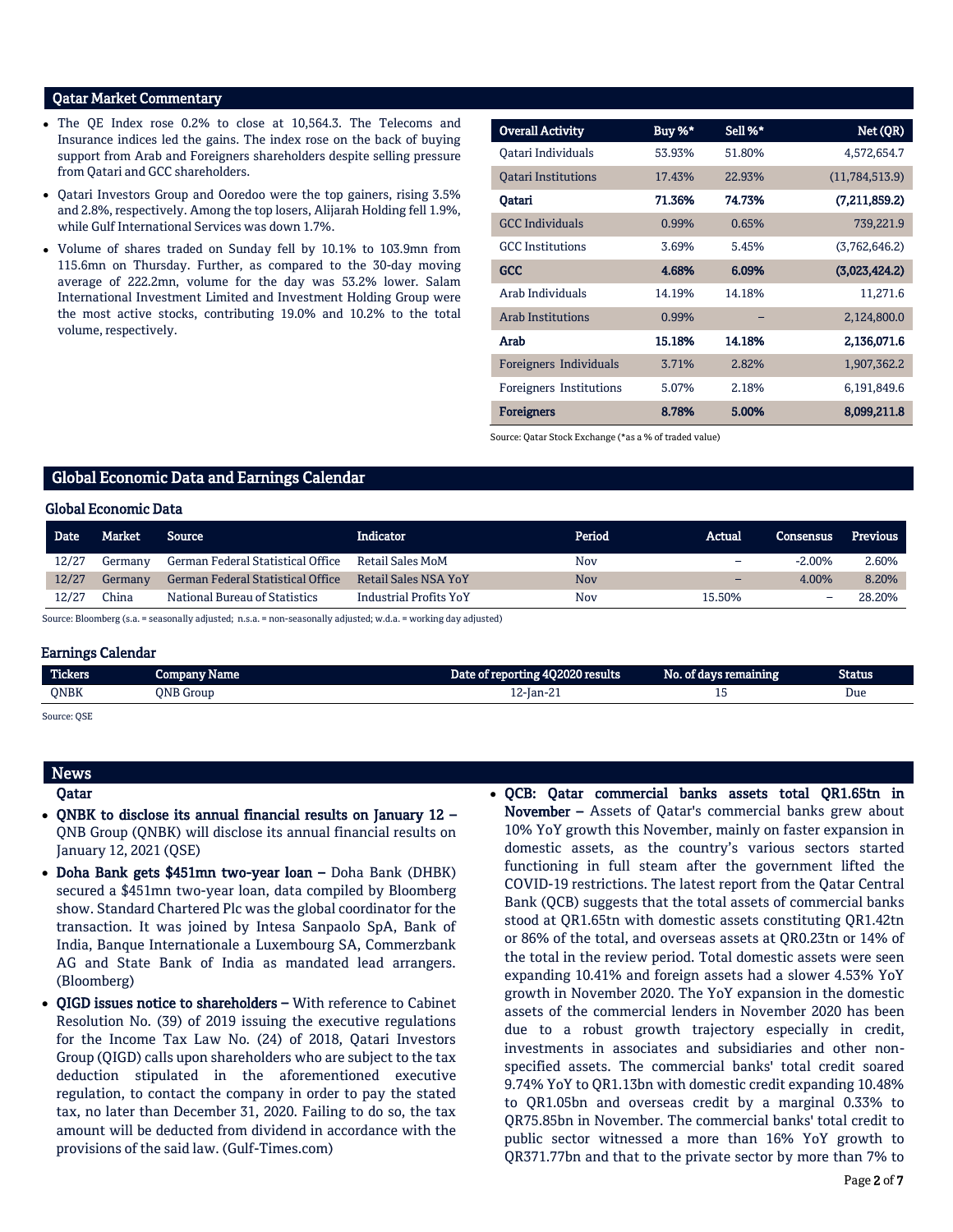QR740.23bn; whereas those to non-banking financial institutions declined more than 3% to QR14.04bn. The commercial banks' credit growth seemingly supports the Qatar Financial Centre's purchasing managers' index that said the country's non-energy private sector economy continued to expand towards the end of 2020. The total securities portfolio, which is the second largest component of the commercial banks' assets side, however witnessed about a 5% YoY decline to QR197.09bn in November 2020. The domestic securities portfolio was seen declining about 6% to QR177.4bn; whereas overseas securities portfolio grew about 4% to QR19.69bn in the review period. Of the total QR197.09bn total securities portfolio; debt (conventional) was to the extent of QR128.64bn, which grew about 9% YoY; and sukuk (Islamic) QR73.73bn, which was down more than 1% YoY in the review period. The domestic debt shot up more than 11% on a yearly basis to QR115.67bn, while overseas debt fell about 10% to QR12.97bn in November 2020. The government's total debt fell more than 4% YoY to QR98.79bn with domestic debt declining 4% to QR90.67bn and foreign debt by more than 7% to QR8.17bn in the review period. The banks' total debt was down more than 1% YoY to QR9.19bn in November this year. The banks' domestic debt witnessed more than 8% growth to QR5.76bn; whereas overseas debt declined more than 14% to QR3.43bn. Of the total domestic sukuk, the government's issuance amounted to QR68.13bn (down about 3%), while those from the banks stood at QR4.19bn (up 38%) during the review period. The commercial banks' claim on the central bank increased more than 39% YoY to QR74.17bn in November, of which required reserve amounted to QR39.54bn that expanded about 6% on a yearly basis. The commercial banks' total claims on banks witnessed about 7% YoY increase to QR141.14bn this November. The overseas claims reported more than a 15% expansion to QR88.53bn; whereas domestic claims were down 6% to QR52.61bn in the review period. The commercial banks' total investment in subsidiaries and associates amounted to QR44.26bn in November 2020, which saw about 3% shrinkage YoY. However, their domestic investments reported about an 8% jump to QR6.68bn; while overseas investments were down 5% to QR37.58bn at the end of November 2020. The commercial banks' cash and precious metals were valued at QR15.08bn in November 2020, which grew about 16% YoY. The commercial banks' net fixed assets were up more than 6% YoY to QR7.37bn in November 2020. The banking sector's other assets shot up about 12% YoY to QR36.01bn at the end of November this year. (Gulf-Times.com)

• Ashghal develops several roads in 2020 – The Roads Projects Department at the Public Works Authority (Ashghal) developed several roads across the country helping the authority mark remarkable achievements in 2020. According to information, received from the authority, Ashghal completed the upgrading works of Al-Rufaa Intersection (known as Sana Intersection) in August. The signal was opened for traffic improving the intersection's vehicular capacity and reducing the congestion and linking some of the major vital roads in Doha such as Ras Abu Abboud Street, Ali bin Omar Al- Attiya Street as well Ahmed bin Mohamed bin Thani Street and B-Ring Roads. The intersection serves densely populated surrounding residential areas such as Umm Ghuwailina, Al Hitmi, Old AlGhanim and Al Doha Al Jadeeda and enhances traffic flow at these dense areas and ensure easy access to Hamad International Airport, National Museum of Qatar, health and educational facilities, commercial centres and hotels. (Gulf-Times.com)

### International

- Trump signs pandemic aid and spending bill US President Donald Trump signed into law a \$2.3tn pandemic aid and spending package, restoring unemployment benefits to millions of Americans and averting a partial federal government shutdown, a source familiar with the matter said. (Reuters)
- British PM sold out fish in Brexit trade deal, fishermen say British fishermen said on Saturday that Prime Minister Boris Johnson had sold out fish stocks to the European Union with a Brexit trade deal that gives EU boats significant access to the UK's rich fishing waters. Some British politicians also said the deal added up to a sell-out. The UK will leave the EU's Common Fisheries Policy on Dec. 31, but under the trade deal agreed on Christmas Eve the current rules will remain largely in place during a 5-1/2-year transition period. After that period, there will be annual consultations to establish the level and conditions for EU access to British waters. The National Federation of Fishermen's Organizations said the fishing industry had been sacrificed by Johnson. For example, it said, the UK's share of Celtic Sea haddock will increase to 20% from 10%, leaving 80% in the hands of EU fleets for a further five years. The British government said the trade deal reflected the UK's new position as a sovereign independent coastal state and provided for a significant uplift in quota for UK fishers, equal to 25% of the value of the EU catch in UK waters. "This is worth 146mn Pounds for the UK fleet phased in over five years," the British government said. "It ends the dependence of the UK fleet on the unfair 'relative stability' mechanism enshrined in the EU's Common Fisheries Policy, and increases the share of the total catch taken in UK waters taken by UK vessels to circa two thirds." But Scottish First Minister Nicola Sturgeon, the leader of the Scottish National Party, said Johnson had "sold out Scottish fishing all over again." (Reuters)
- Britain says it will sign free trade deal with Turkey this week Britain and Turkey are set to sign a free trade deal on Tuesday, the UK trade ministry said on Sunday, the first since Prime Minister Boris Johnson secured a new trade agreement with the European Union. The two nations will sign a deal that replicates the existing trading terms between Ankara and London, but British trade minister Liz Truss said that she was hopeful a bespoke deal between the countries could be struck soon. "The deal we expect to sign this week locks in tariff-free trading arrangements and will help support our trading relationship. It will provide certainty for thousands of jobs across the UK in the manufacturing, automotive and steel industries," Truss said in a statement. "We now look forward to working with Turkey towards an ambitious tailor-made UK-Turkey trade agreement in the near future." The trading relationship was worth 18.6bn Pounds (\$25.25bn) in 2019, and Britain said it was the fifth biggest trade deal the trade ministry had negotiated after agreements with Japan, Canada, Switzerland and Norway. Britain has now signed trade agreements with 62 countries ahead of the end of the Brexit transition period on January 1,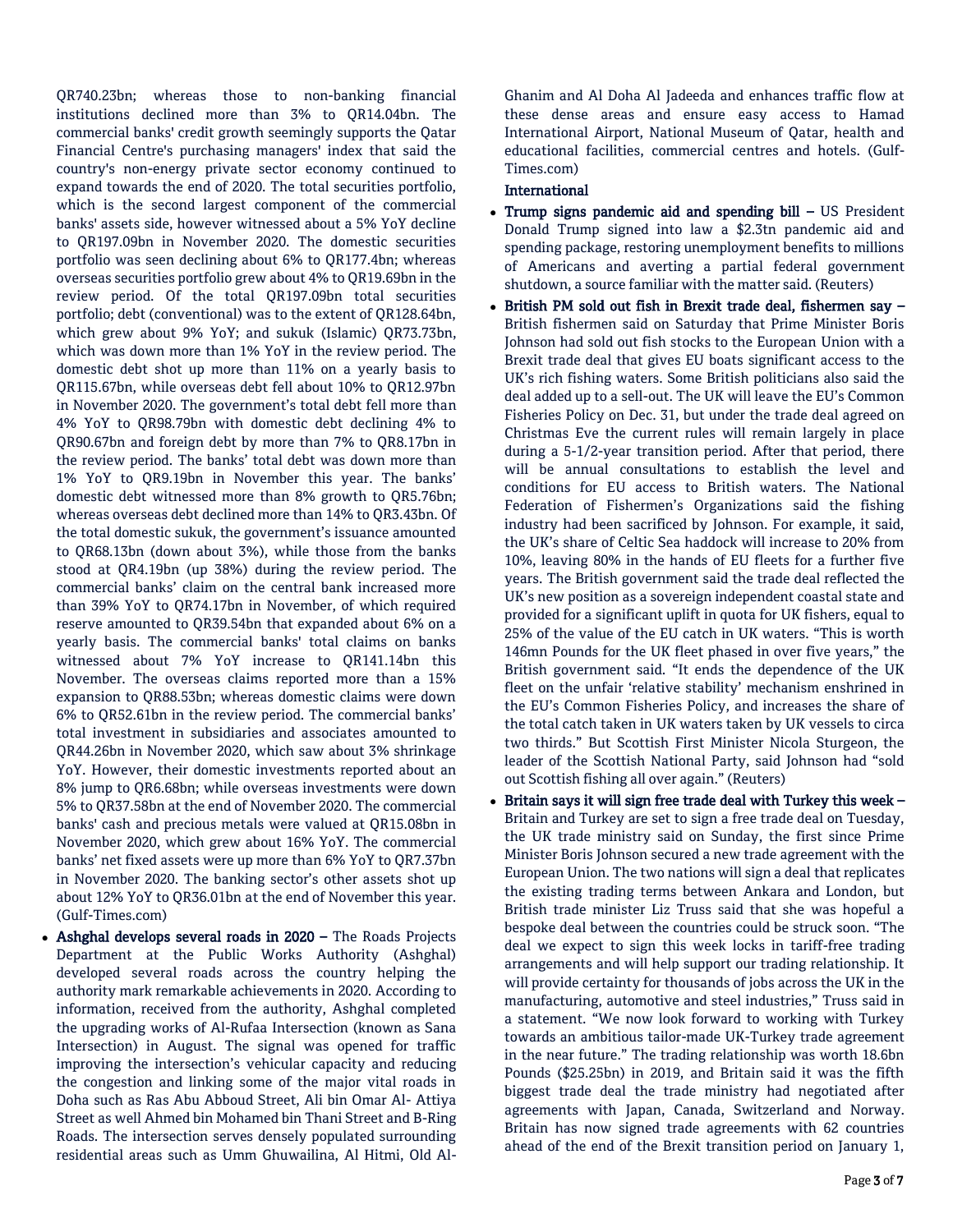when it leaves the EU's trading arrangements. It clinched its narrow trade deal with the EU, its biggest trading partner, last week. (Reuters)

- UK's Raab says pursuing trade deals with Australia, US, Indo-Pacific region - With Britain and the European Union having clinched a deal, the UK is now pursuing trade deals with Australia, the United States and countries in the Indo-Pacific region, UK Foreign Secretary Dominic Raab wrote in The Telegraph late on Sunday. "We are pursuing trade deals from Australia to the US and around the world – particularly in the Indo-Pacific region, a huge growth market for the future," Raab wrote in the newspaper bit.ly/3aKYeyM. "In January, the Prime Minister will visit India to boost our economic ties with the world's biggest democracy and will join Prime Minister Narendra Modi for India's Republic Day celebrations," he added. (Reuters)
- Japan November factory output growth stalls after rising for 5 months – Japan's industrial output growth stalled in November after rising for five months, underscoring the fragile nature of the global economic recovery due to a recent resurgence in COVID-19 infections. The world's third-largest economy recovered sharply in the third quarter from its worst postwar contraction, but lockdown measures in some major economies in response to a new wave of coronavirus infections threatens to hurt demand. Official data released on Monday showed factory output was flat in November from the previous month, as declining output of cars and plastic products offset strength in production and general machinery output. The flat reading was much slower than the prior month's final 4.0% gain, and below the median market forecast of a 1.2% rise in a Reuters poll of economists. "The recovery pace is slowing a little more than expected," said Takumi Tsunoda, senior economist at Shinkin Central Bank Research Institute. Tsunoda still expected the positive trend in output to continue largely because of underlying strength in Japan's exports, which are heavily focused on Asia. Manufacturers surveyed by the Ministry of Economy, Trade and Industry (METI) expected output to decline 1.1% in December and see a sharp 7.1% rebound in January. (Reuters)
- China's industrial profits grow robustly, seventh straight rise Profits at China's industrial firms grew robustly in November for a seventh month of gains, supported by strong industrial production and sales, as manufacturers continue their recovery from the COVID-19 downturn. Profits at Chinese industrial firms rose 15.5% from a year earlier to 729.32bn Yuan (\$111.50bn), easing from October's three-year high 28.2%, data from National Bureau of Statistics showed on Sunday. China's industrial sector has seen a strong rebound from the shock of the COVID-19 pandemic, aided by a stunning export comeback as factories ramp up to meet demand overseas. Factory-gate prices, a gauge for profitability, fell less than expected last month. The pullback of growth in November was mainly due to a higher base a year earlier, said Zhu Hong, a senior statistician at the statistics bureau. "Profits at some traditional industries have showed improvement. With the approach of heating season, demand for thermal coal has risen and prices have increased, leading to an accelerated recovery in the coal sector," Zhu said in a statement. Coal industry profits rose 9.1% in

November, the first increase this year. For the January-November period, industrial firms' profits rose 2.4% from a year earlier, accelerating from the 0.7% gain recorded for the first 10 months. Earnings at China's state-owned industrial firms were down 4.9% for January-November, narrowing from the 7.5% decline in the first 10 months. Private sector profits grew 1.8% in the January-November period, up from 1.1% in January-October. The industrial profit data covers large firms with annual revenue of over 20mn Yuan from their main operations. (Reuters)

## Regional

- Gulf Arab Ministers discuss steps to resolve diplomatic dispute – Gulf Arab Foreign Ministers held a virtual meeting on Sunday ahead of a summit to discuss steps towards ending a diplomatic row that has undermined regional stability. Bahrain said in a statement that the virtual meeting it hosted on Sunday of Foreign Ministers of the GCC will prepare the ground for the 41st session of the GCC Summit which will be held on January 5. (Reuters)
- Saudi Arabia announces four new oil, gas discoveries Saudi Arabia's Minister of Energy, Prince Abdulaziz bin Salman bin Abdulaziz, on Sunday said that Saudi Aramco has discovered four new oil and gas fields in the Kingdom, state-run Saudi Press Agency (SPA) reported. Non-conventional oil has been discovered in Al-Reesh oil field, northwest of Dhahran. Al-Reesh Well No. 2 has 4,452 barrels per day (bpd) of Arab extra light crude oil, along with 3.2mn standard cubic feet of natural gas, the Minister revealed. Moreover, non-conventional gas has been discovered in al-Sarrah reservoir at al-Minahhaz well, south-west of the Ghawar oil field, and at al-Sahbaa well, south of Ghawar. Gas from al-Minahhaz well amounts to 18mn standard cubic feet daily, along with a daily 98 barrels of condensate, while gas from al-Sahbaa well totals a daily rate of 32mn standard cubic feet. Furthermore, oil has been discovered in al-Ajramiyah Well No. 1, northwest of the city of Rafhaa, with tests showing a rate of 3,850 bpd. The Minister noted that the discovery at al-Reesh field is especially important as it shows that it is possible to produce Arab extra light crude oil at the Tuwaiq Mountain Formation. (Bloomberg)
- Saudi Arabia extends entry ban amid threat of new COVID-19 variant – Saudi Arabia on Monday said it was extending a ban on entry to the Kingdom by air, land and sea for another week. In a statement carried by the Saudi Press Agency (SPA), the Ministry of Interior said the decision was a precautionary measure against the spread of the new variant of COVID-19, which had been detected in a number of countries. Exceptional cases would be exempted from the entry ban, and non-Saudi citizens are allowed to leave the Kingdom, the statement said. It added that the ministry is assessing the current situation and suspension of travel could be further extended, if necessary. The new strain of the virus emerged earlier this month in Britain and has already reached several countries around the world, including the Middle East. (Zawya)
- Saudi trade surplus reaches SR134.7bn in ten months Saudi Arabia achieved a trade surplus of SR134.71bn in the first ten months of the year, compared with a surplus of SR338.86bn in the year-ago period. This represents a YoY shrinkage of 60.25% or SR204.15bn, according to data collected by Mubasher based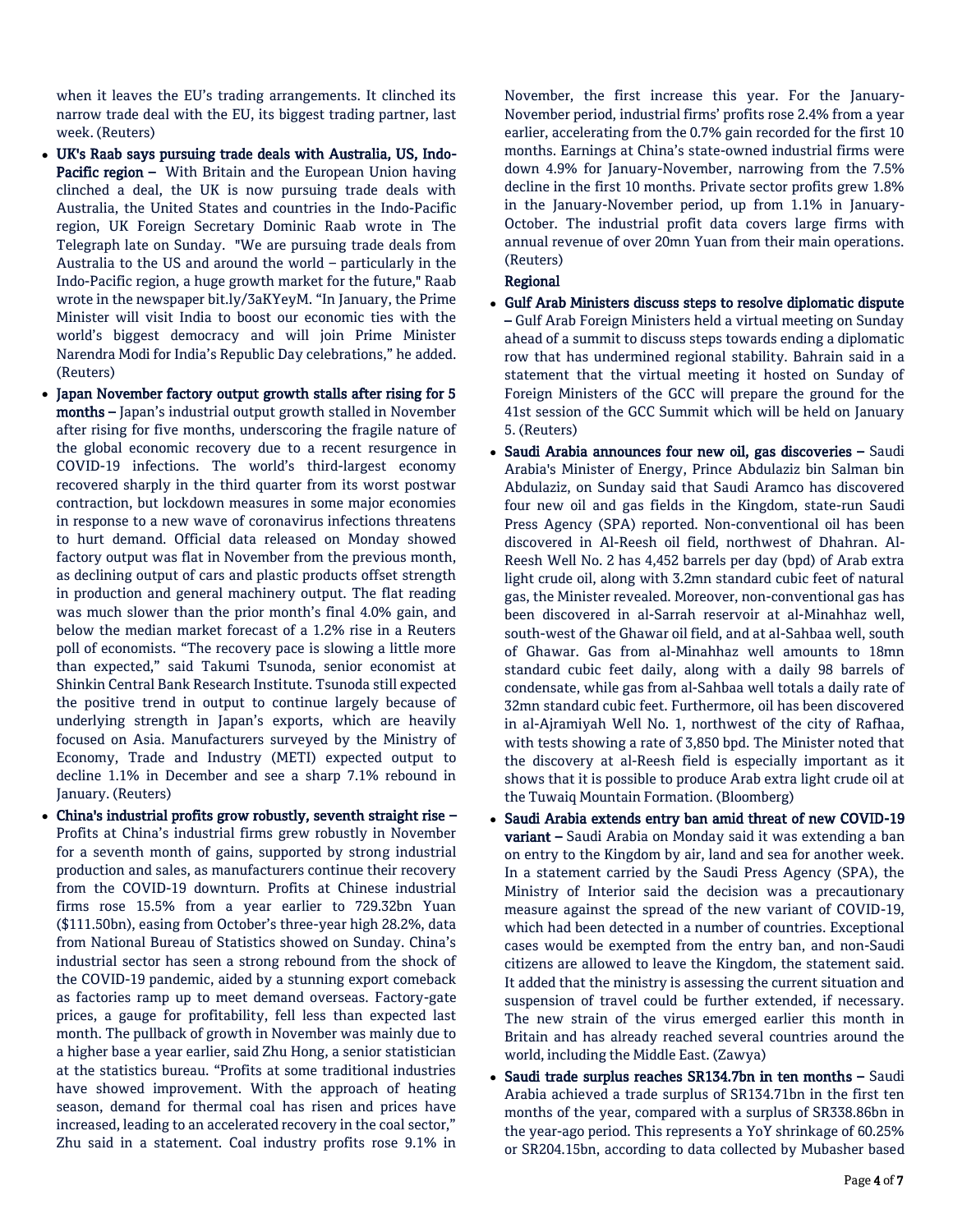on official figures. In October, the Gulf nation recorded the second-highest trade surplus since March and the fourthbiggest one this year at SR16.36bn, representing a yearly fall of 48.7%. Over the January-October period, the GCC country's trade exchange amounted to SR934.46bn, an annual decline of 27.59% or SR356.09bn. Moreover, the Kingdom's exports slid by 34.4% YoY during the ten-month period to stand at SR534.58bn while merchandise imports decreased by 15.97% yearly to reach SR399.87bn. (Bloomberg)

- Sipchem's unit pens SAR 700m Murabaha loan deal Sahara International Petrochemical Company (Sipchem) said that its 75%-owned subsidiary, International Polymers Company (IPC), signed a SR700mn Murabaha facility agreement with Riyad Bank to refinance the existing syndicated bank facility and the Public Investment Fund's (PIF) loan. The new facility provides favorable terms and pricing and will convert the existing project finance into a Shari'ah-compliant facility, according to a bourse filing on Sunday. The original amount of the syndicated facility is SR704mn and the PIF loan totals SR704mn. The total outstanding amount to be refinanced is SR750.81mn. IPC will drawdown the full amount of the new facility and the difference between the amount to be refinanced and the new facility will be funded through its internal cash sources. The existing syndicated bank facility will mature in 2026 while the PIF loan matures in 2027. Moreover, the maturity date of the new Murabaha financing is in 2027, the statement said. (Bloomberg)
- Saudi Agriculture Minister launches 17 projects in Hail worth SR810mn – The Saudi Minister of Environment, Water and Agriculture, Abdulrahman Al Fadli, has launched 11 environmental and water projects worth over SR576mn in Hail region. The Minister also laid the cornerstone for other six projects valued at more than SR234mn in the city, according to a statement on Sunday. The ministry reiterated that the projects were implemented as per the best practices, reflecting the ministry's consistent strategy aimed at achieving water and environmental sustainability in Hail. (Bloomberg)
- Khalifa Port's South Quay begins operations Khalifa Port's South Quay has started its operations by welcoming the first shipment, carrying bauxite destined for Emirates Global Aluminium (EGA)'s Al Taweelah alumina refinery. The arrival of Alfred Oldendorff is the first in several shipments to the South Quay for EGA, followed by two large general cargo consignments, to benefit from its recently completed first phase, according to a press release on Sunday. The first phase of the South Quay has a total of 650 meters of quay wall, comprising two berths and 37,000 square meters of a terminal yard. EGA will utilize the South Quay, alongside its own nearby quay, which began receiving Capesize vessels loaded with bauxite in 2019. (Bloomberg)
- Saudi Amiantit's remaining rights issue shares 602.8% subscribed – The Saudi Arabian Amiantit Company (Saudi Amiantit) on Sunday announced the results of the rump offering and the final allocation of the company's rights issue shares, with a 602.8% coverage ratio. A total of 1.376mn shares have been sold at SR29.88mn or an average price of SR21.71 per share, according to a bourse filing. On 20 December, Saudi Amiantit said around 10.623mn shares from the new offered

shares have been subscribed at a value of SR106.2mn. (Bloomberg)

- Saudi Paper rights issue 94.04% subscribed The Saudi Paper Manufacturing Company (Saudi Paper) said a total of 9.403mn shares from the new offered shares have been subscribed at a value of SR94mn. The company's rights issue was subscribed by 94.04%, according to a stock exchange statement on Sunday. The rump shares, totaling 596,414 shares, will be reoffered to some institutional investors, where they will submit purchase offers. The remaining shares will be allocated to investment institutions on a pro-rata basis; with priority given to those offering higher prices, provided that the prices are not less than the offering price. The remaining share amount, if any, will be purchased by the underwriter at the offering price. The reoffering process will take place from 29-30 December 2020. (Bloomberg)
- Ayyan appoints financial adviser on potential stake increase in unit - Ayyan Investment Company (Ayyan) has appointed Aljazira Capital as a financial adviser to manage its deal negotiation process with Al Ahsa Medical Services Co's shareholders to acquire their non-controlling stakes. Aljazira Capital will carry out all required procedures in case an agreement has been reached between Ayyan and Al Ahsa, according to a bourse filing on Sunday. Last week, Ayyan's board decided to begin talks to buy non-controlling stakes in Al Ahsa, a 69.93%-owned subsidiary. (Bloomberg)
- L'azurde submits request to CMA for SR145mn capital raise L'azurde Company for Jewelry (L'azurde) has submitted a request to the Capital Market Authority (CMA) for a SR145mn capital increase via a rights issue. The Tadawul-listed firm wants to increase its capital to SR575mn from SR430mn through issuing 14.5mn ordinary shares, according to a bourse statement on Sunday. Further details will be provided in due course, L'azurde said. (Bloomberg)
- UAE President forms new Abu Dhabi Supreme Council The UAE's President, Sheikh Khalifa bin Zayed, in his capacity as the ruler of Abu Dhabi, on Sunday established a Supreme Council for Financial and Economic Affairs that will also oversee matters relating to petroleum and natural resources. The current Supreme Petroleum Council, which regulates petroleum-related policies, will be merged with this new council, the Abu Dhabi media office said in a tweet. Its members will continue to exercise their role as ADNOC's board members until a new board is appointed, the media office said. The UAE is a leading oil producer in the OPEC and most of its output comes from ADNOC. (Zawya)
- UAE optimistic about oil demand recovery in 2021 The UAE is optimistic about a recovery in oil demand in 2021. Rollout of coronavirus vaccines and improvement in relations between the US and China are likely to increase the demand for oil, Energy Minister Suhail Al-Mazrouei told Sky News Arabia. "Recovery will be gradual, and won't happen in a quarter or two," he said. The OPEC+ alliance of oil producers has successfully mitigated the impact of reduced demand, said Al-Mazrouei, and the UAE hopes more producers would join in the future. The OPEC+ agreement earlier this month to increase oil supply will mean that downturns in hydrocarbon sectors across the GCC states will start to ease. (Zawya)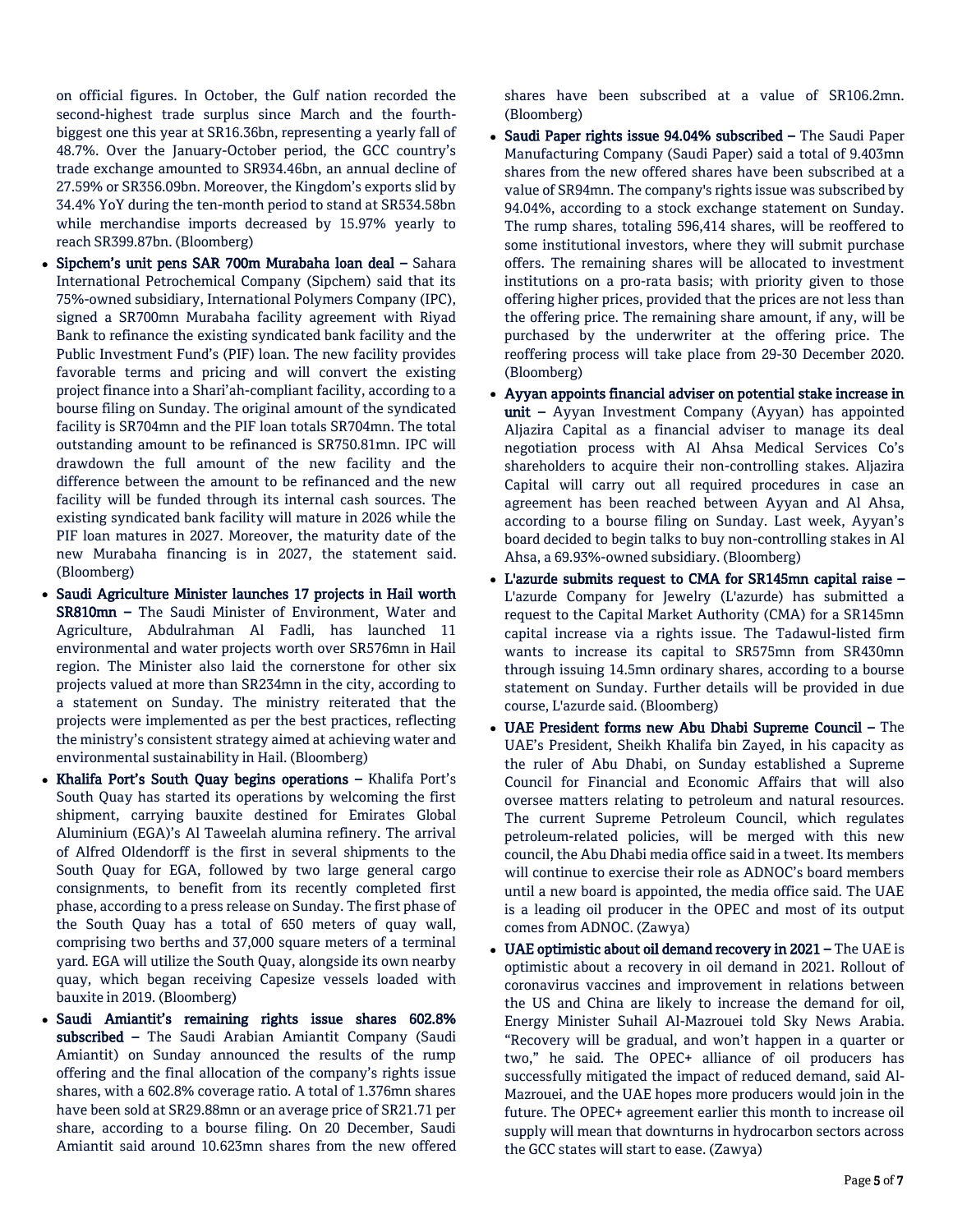- Dubai approves AED57.1bn government general budget 2021 Sheikh Mohammed bin Rashid Al Maktoum has adopted the Dubai Government's general budget for 2021 with AED57.1bn expenditures. The newly -approved budget focuses on implementing economic growth and financial sustainability and increase the private sector contribution to economic growth, taking into account the coronavirus (COVID -19) economic repercussions in 2020. Under the new budget, the infrastructure and transportation sector accounts for 41% of the total spending, while social development and security, justice, and safety represent 31% and 22%, respectively. Meanwhile, salary and wage allowances account for 35% of total government expenditures, while 26% of the government spending will be allocated for grant and support expenditure. In 2021, the Dubai government is forecast to generate public revenues of AED52.314bn, despite the economic incentive measures approved to reduce some fees and freeze the increase in fees. (Bloomberg)
- DXB's passenger number rises 8% MoM in November The number of passengers at the Dubai Airports (DXB) has increased by 8% MoM to 1.6mn in November 2020. The number of passengers plunged by 69% YoY in November, according to the airport's latest data. During the first eleven months of 2020, DXB recorded a shrink in the number of passengers to 24.1mn, when compared to the same period of 2019. The flight movements rose by 3% to 16,250 last month, compared to October. It is noteworthy to mention that in October, the airport recorded a 29% rise in the number of passengers when compared to September. (Bloomberg)
- ADX lists Easy Lease on Second Market The Abu Dhabi Securities Exchange (ADX) has listed EasyLease, a subsidiary of International Holdings Company (IHC), on its Second Market under the ticker symbol EASYLEASE. The trading on the shares of EasyLease has started today, according to a press release on Sunday. The company's nominal value of share capital amounts to AED30mn, with each share having a nominal value of AED1. The listing of EasyLease, established in 2011, raises the number of securities listed on ADX to 90. (Bloomberg)
- Oman to reopen borders on December 29 Oman will reopen its land, air and sea borders as of Tuesday December 29, a government Twitter account said on Sunday. A negative COVID -19 polymerase test within 72 hours of entry is required for people from all countries and another test will be taken by those arriving from abroad at any of Oman's airports, it said. (Zawya)
- GFH acquires Roebuck Asset Management in UK GFH Financial Group (GFH) has acquired a majority stake in the UK based Roebuck Asset Management, specialized in managing logistics real estate assets and commercial spaces. With the acquisition of Roebuck, GFH is enabled to expand its businesses in the UK and European logistics real estate sector and have strategic access to prime deal flow, according to a recent press release. The company's businesses have focused on acquiring and managing to date over 85 properties, located in the UK and European countries, including Spain, Belgium, and Czech Republic. (Bloomberg)